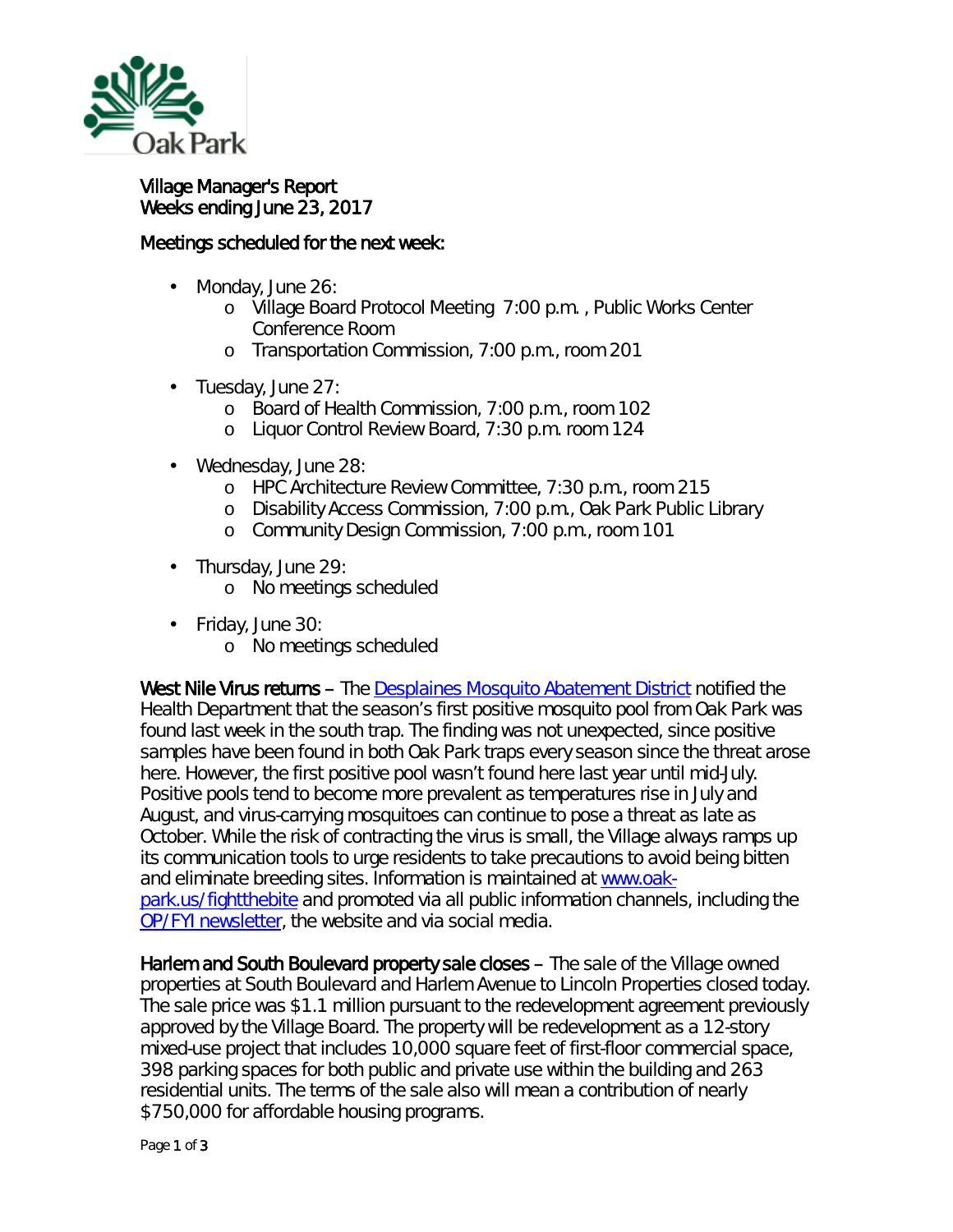New take on Wright – The 150<sup>th</sup> birthday celebration of Frank Lloyd Wright has brought renewed interest in the architect who had such an impact on Oak Park. A [profile in Bloomberg news](https://www.bloomberg.com/news/features/2017-06-22/frank-lloyd-wright-is-not-who-you-think-he-is) offers a much broader view of the man than has been typically reported over the years. The story is about a new exhibition at New York's [Museum of Modern Art](https://www.moma.org/calendar/exhibitions/1660) that features a collection of personal and professional records of nearly 400 works, many never seen before, including some related to Unity Temple. According to the article, Wright was interested in much more than creating a new variety of American architecture, which has long been the mantra of his most ardent followers. He also was interested in ecosystems, experimental farming, low-cost prefabricated houses and education for black children in the rural South. [Click here to link to this](https://www.bloomberg.com/news/features/2017-06-22/frank-lloyd-wright-is-not-who-you-think-he-is) interesting article that also includes some great photos.

Chicago Avenue streetscape/resurfacing project – Work continued this week on the brick crosswalks, decorative sidewalks and lighting on Chicago Avenue between Harlem and Belleforte avenues. Crosswalk construction has required lane closures and traffic detours on portions of Marion Street and Maple Avenue, and west-bound only traffic along a section of Chicago Avenue. Chicago is expected to reopen to twoway traffic today (June 23) between Harlem and Belleforte avenues. Installation of brick crosswalks on Chicago at Ridgeland Avenue also should wrap up this week, with normal traffic flow returning to the busy intersection.

Downtown construction update – Excavation along the Lake Street portion of the Emerson redevelopment project downtown has begun in preparation for new sidewalk, but two-way traffic flow is being maintained. The sidewalk and parking lane on the south side of Lake remain closed from the new Maple Avenue to the east side of the development site. Reconstruction has begun on Westgate Street between Marion Street and Maple Avenue. The work will require closing one lane of Westgate, but flaggers will maintain vehicle access to the doctors' offices.

Alley improvements – Underground drainage improvements continued this week on alley segments under construction, while pavement was removed in the alley north of Jackson Boulevard between Scoville and East avenues. Forty-nine residents within the boundaries of the alley projects have chosen to have their private garage aprons replaced as their alleys are reconstructed. By having the work done as part of the alley reconstruction, these property owners are able to take advantage of the Village's contract unit price, which is lower than the cost a single property owner likely would pay to hire a contractor.

Street resurfacing – The season's first round of resurfacing projects continued this week with pavement scoring at various locations in the northern part of the Village. Removal of sections of curb that need to be replaced will begin next week. Meanwhile, plans were issued to contractors this week as bids are sought for the season's second round of resurfacing projects.

Page 2 of 3 Lake Michigan pipeline project – Work on the water line that will carry Lake Michigan water to the Villages of Brookfield and North Riverside on Fillmore continued eastward this week up to Wenonah Avenue. Road closures should be limited to intersections and alley entrances only when excavation is occurring in these areas. All affected road and alley crossings will be reopened at the end of each workday. A second crew will begin installing the Village-owned portion of water main between